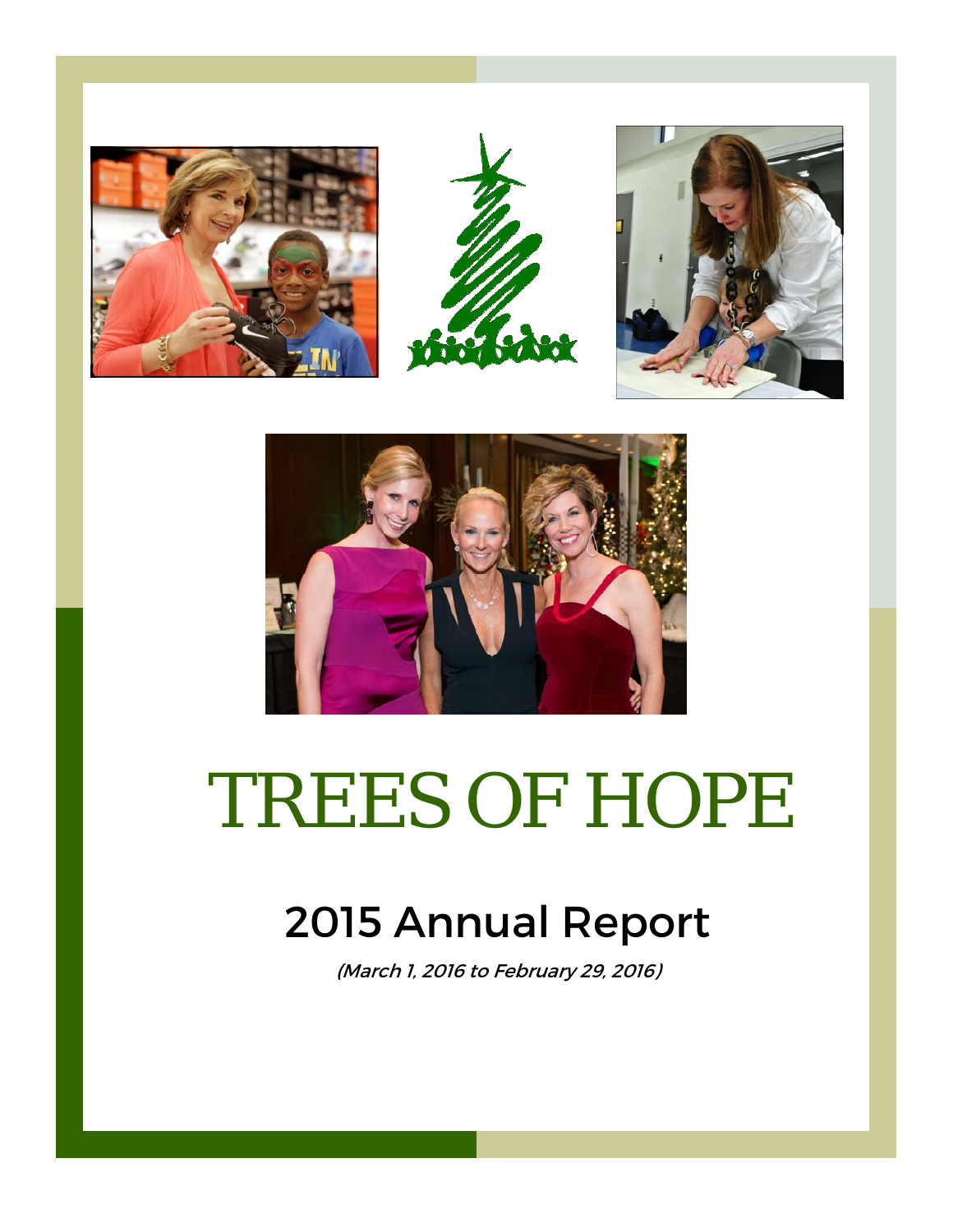

Board of Trustees **President** Heather Holmes

Vice Presidents Linda Elmer and Roseann Rogers

**Secretary** Michelle Stewart

**Treasurer** Sharon Schwartz

Wendy Askew Shanna Bass Amanda Davis Lesha Elsenbrook Natalie Faust Anne Freeman Angie Gildea Donna Grehn Melissa Holton Laura Jones Tany Klaes Susan Lewis Carmen Mach Melanie Rothwell Elisabeth Rush Farrell Saunders Kelley Southwell Vivian Wilson

**MISSION: Trees of Hope was founded in 1990 as** a non-profit 501 (c) (3) organization with the specific purpose to conduct fund raising activities for the exclusive benefit of Star of Hope, Houston's largest agency for the homeless.

# Trees of Hope 2015 in Numbers

# \$500,000

## 2016 Gift to Star of Hope

 119 Guild Members





291 Pairs of shoes given at Back to School Shoe Event

Over 100 volunteers

for Trees of Hope events



Over 60 women and children treated

to Mother's Day Party

Over \$9.5 million

donated to Star of Hope since 1990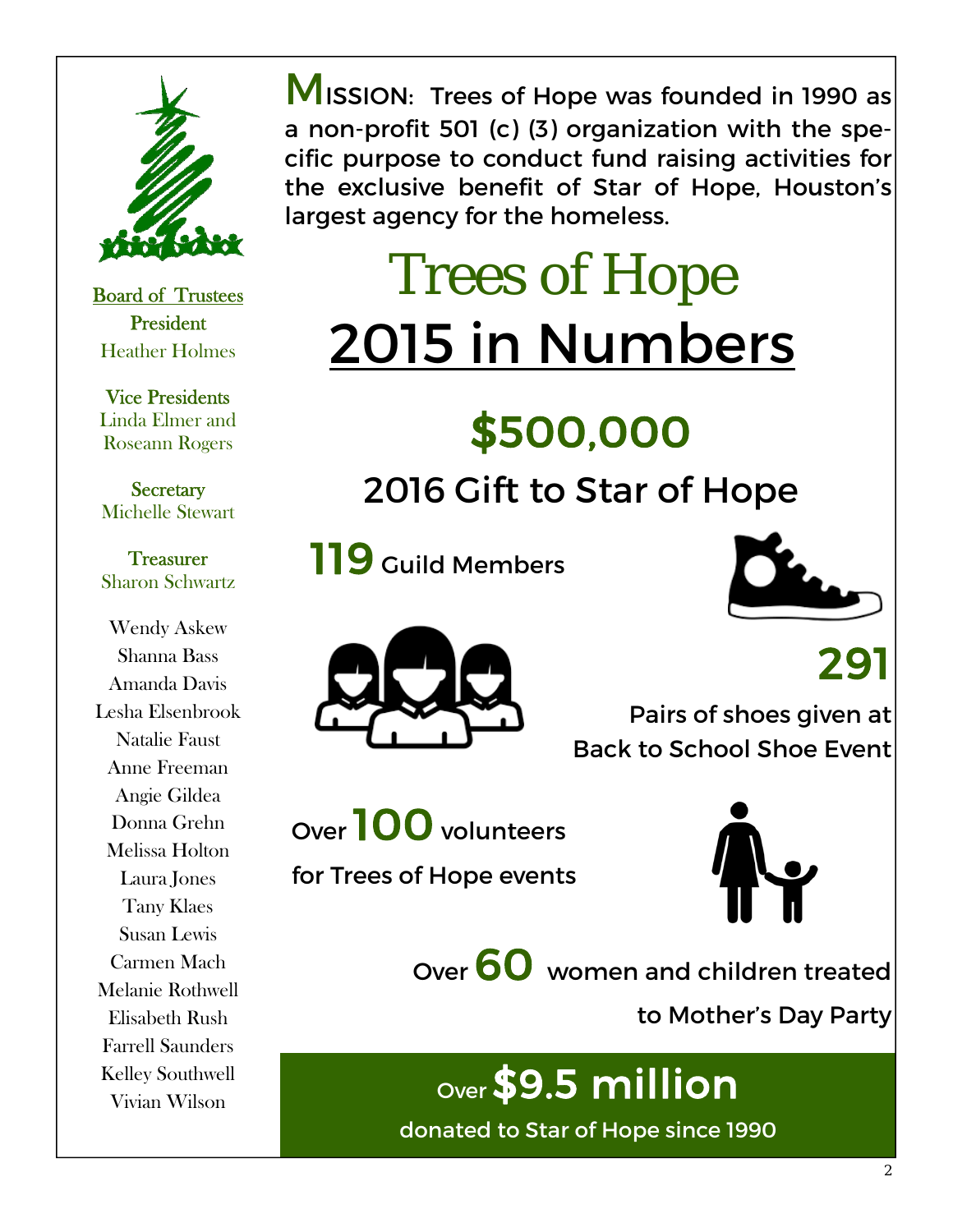

Advisory Board Julie Bayouth Kim Black Rachel Boehler Carol Buckley Candace Dickerson Jennifer Ducote Pepper Edens Madeleine Elmer Kristin Gauntt Robin Klaes Kelley Lubanko DeeDee Marsh Leda Netland Paula Paine Terry Prather Nancy Pustka Cari Ross Mary Rothwell Christy Rowland Leigh Smith Shannon Smith Kelli Weinzierl Sara Jane Wilson

#### Life Trustees

Mary Ann Belin Jo Ann Petersen Kathy Tabor June Waggoner Nancy Walker

Honorary Life Trustee Lynn Wyatt

## Financial Report

### 2015 Total Revenue: \$771,391.54



#### **Program Revenue Major Gifts**

Anonymous - \$50,000 grant Kappa Kappa Gamma Foundation - \$15,000 for August school shoes SLUMC Houston Project - \$15,000 Texas Citizens Bank - \$10,000 for school shoes for the children in January 2016 BBVA Compass - \$5,000 for children's programs

#### 2015 Total Expenses: \$366,834.90\*



\*Does not include annual gift to Star of Hope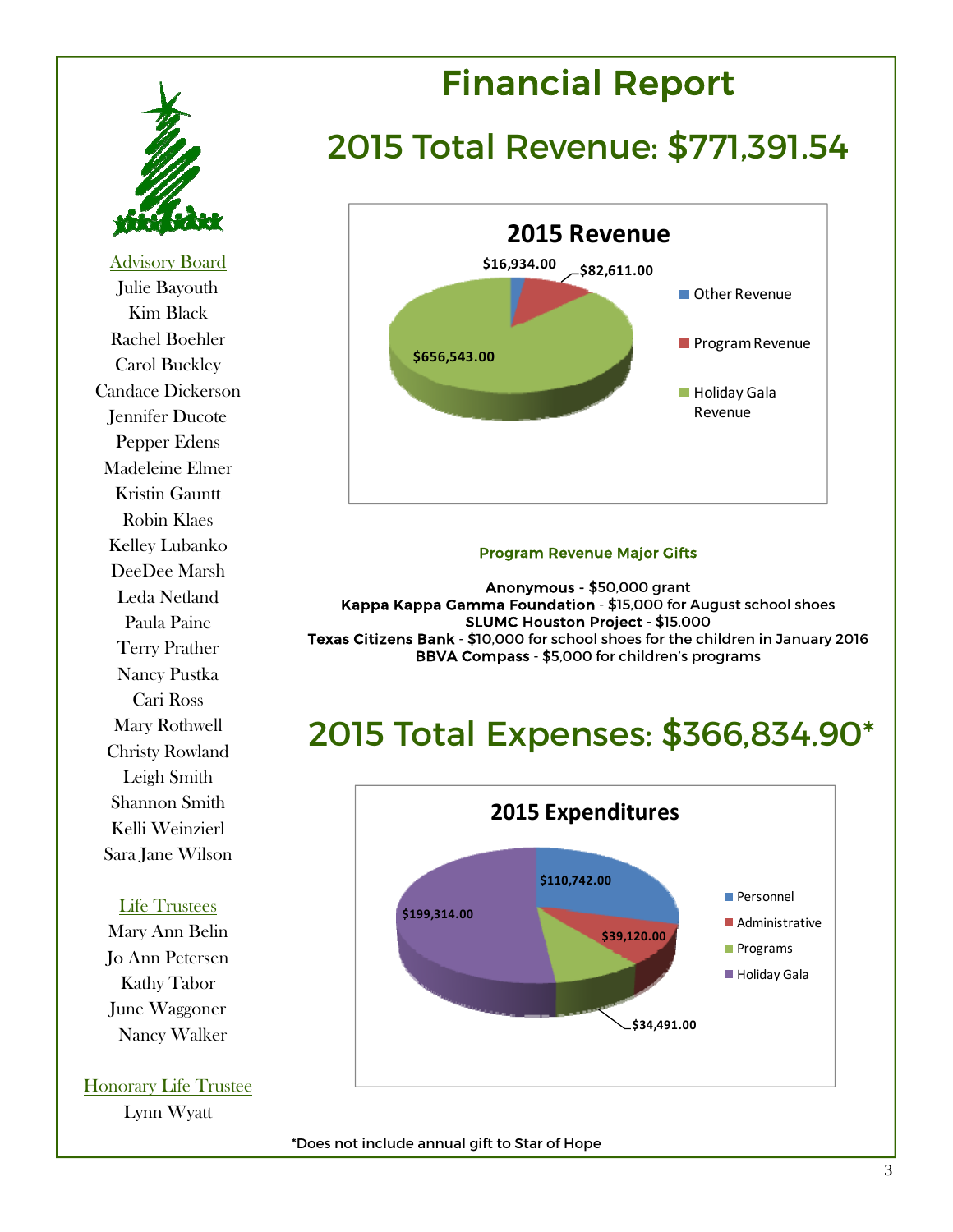# Annual Holiday Gala



## November 13, 2015

**Chairs** Heather Holmes, Roseann Rogers, and Melanie Rothwell

Honoring Martha and Jim Hunt Honorary Chair Lynn Wyatt

# Total Gala Revenue: \$656,543.00



| <b>Committee</b>                           | <b>Revenue</b>      |
|--------------------------------------------|---------------------|
| <b>Live Auction</b>                        | \$110,000/8 items   |
| <b>Silent Auction /Big</b><br><b>Board</b> | \$41,750/173 items  |
| <b>Large Trees</b>                         | \$4,500/4 trees     |
| <b>Table Top Trees</b>                     | \$9,000/21 trees    |
| <b>Wine Pull</b>                           | \$8,900/100 bottles |
| Wreaths                                    | \$3,200/25 wreaths  |

36 Tables

360 Attendees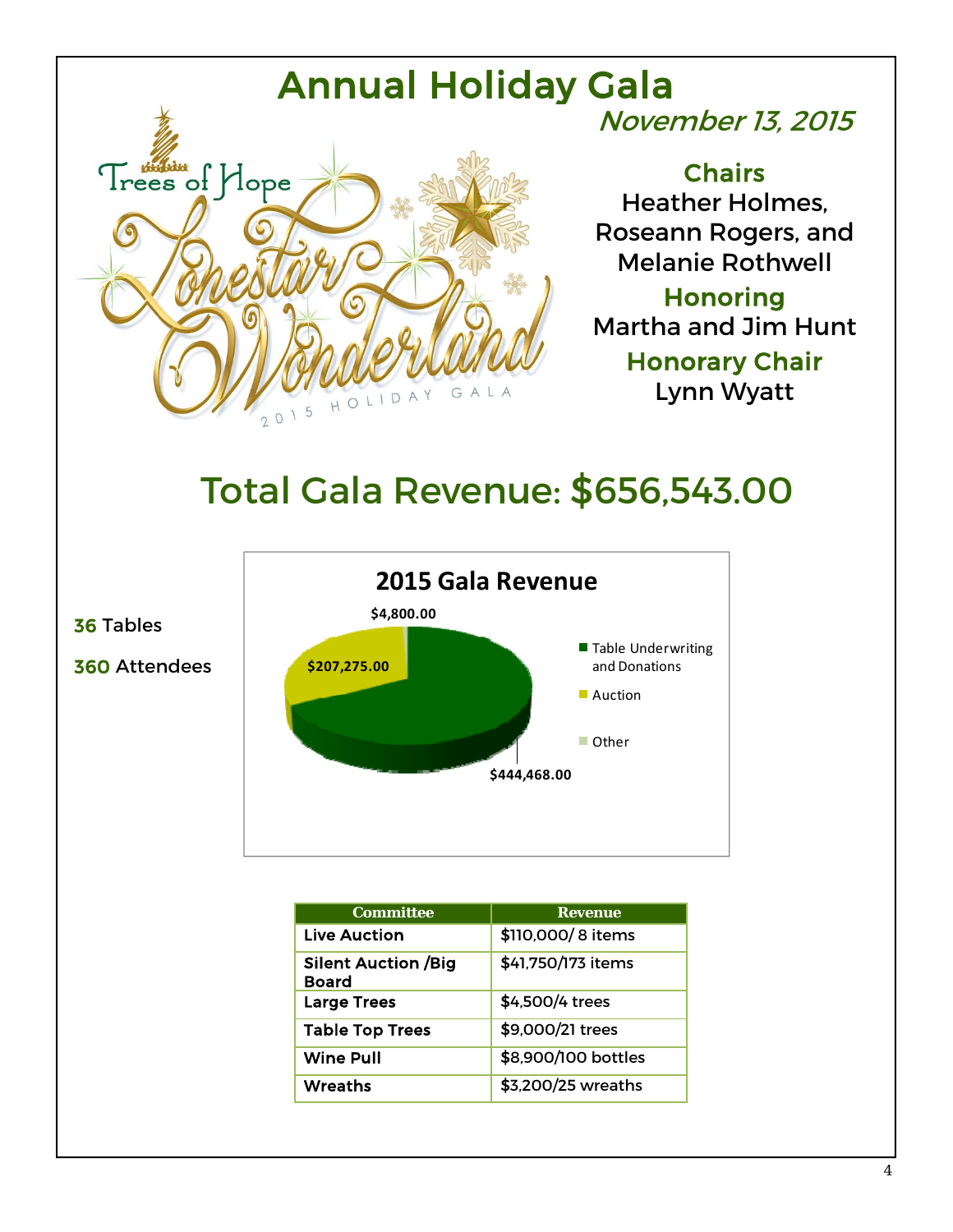## Trees of Hope Programs

Spring Guild Luncheon



48 women attended Spring Guild Luncheon

#### Flip Flops for Camp

Mother's Day Party

Over 60 women and children treated







to Mother's Day Party

130 pair of flip flops purchased

#### Back to School Shoe and New Year, New Shoe Events





A combined 481 pairs of shoes and socks donated to Star of Hope children

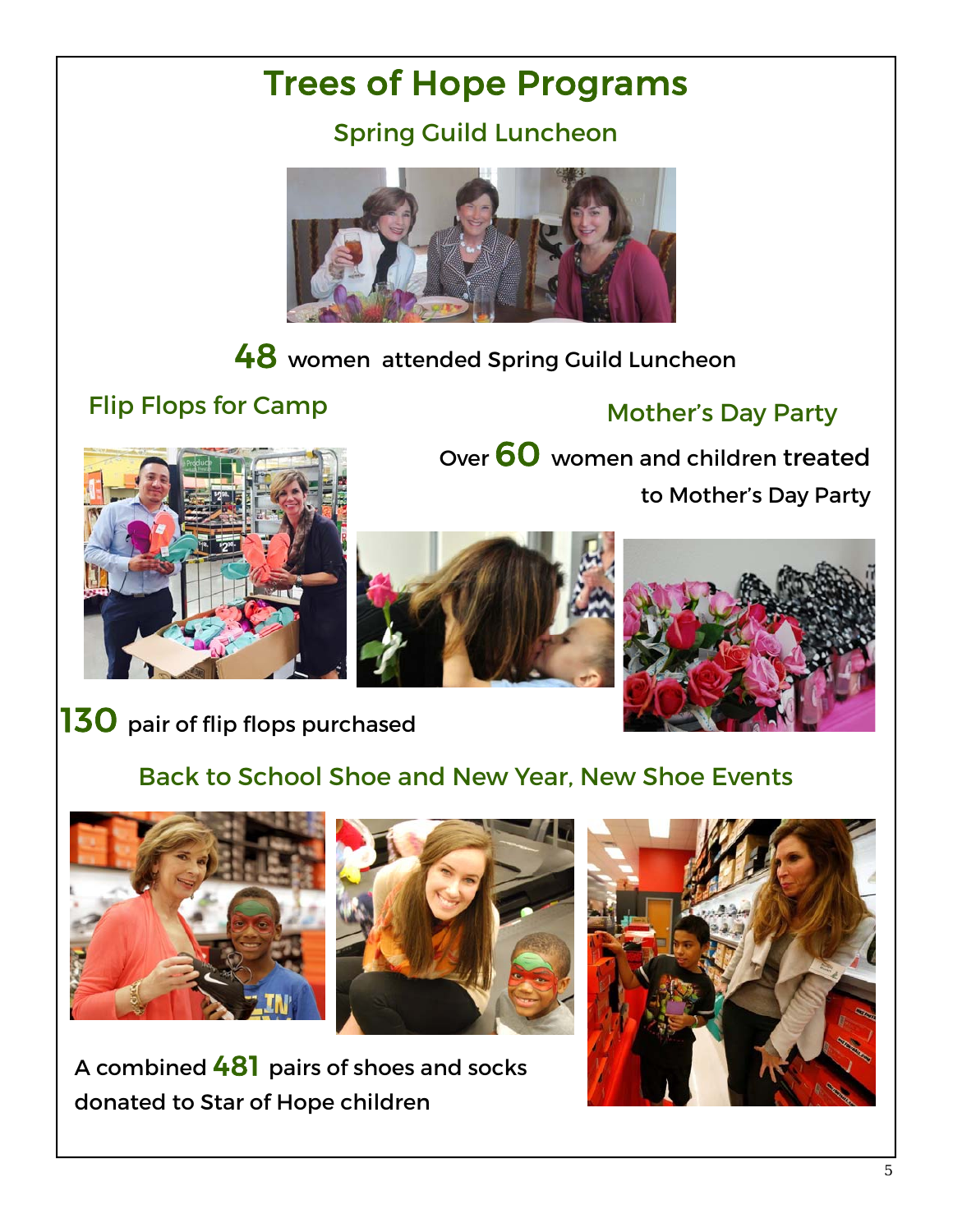### 2015 Donors

Mary Adkins

Albertsons Safeway Lisa and Mark Ammerman Wendy and James Askew Shanna and Eric Bass BBVA Compass Kristi and Bobby Bell Juana and Conrad Bernard Rachel and Christopher Boehler Carol and Rihl Buckley Cabot Oil & Gas Corporation Debbie and Brent Caperton Ruth Chow Lynette and Mark Cone Connie Cooke Susan and Buddy Cox **John Daugherty Realtors** David Weekley Family **Foundation** Amanda and Thad Davis Barbara Dinges Shannon Drake Jennifer and David Ducote Ruth Ann and Kenneth Dusek Pepper and W. Ashley Edens Elaine Turner Linda and David Elmer Madeleine and John Elmer **Lesha and Tom Elsenbrook** Tracy and Jeff Everist Natalie and Don Faust Kelly and Martin Fein **Alison and Jason Fleming** 

Linda and Mike Fox Anne and John Freeman Frost Bank Deborah C. Garwood Kristin and Robert Gauntt Jeanette Clift George Dan Gilbane Angie Gildea Julie and Robin Goytia Donna and Chuck Grehn Julia and Eric Gutierrez Stephanie and Mark Hamilton Mary Jean and Jim Hardy Deborah and Richard Harper Nancy and Morris Harper Courtney Hill Heather and Richard Holmes Jason and Melissa Holton Sherilyn and John Hooks **Houston Baptist University** Cynthe M. Hughes Martha and James Hunt Anna and Gregg Jones Karen and Wade Jones Laura and Steve Jones Marianne and Rob Jones Kappa Kappa Gamma Foundation Robin and Daniel Klaes Tany and Chaz Klaes Gwen and Joe Koch Kroger Food Stores

Stephanie and Rich Langenstein Melanie and Scott Rothwell Diane and William Lee Katie and Bryan Leonard Stephen and Allison Lewis Susan and David Lewis Cherie and John Lindley Doris and Terry Looper Kelley and Stephen Lubanko Scot and Gina Luther Joan E. H. Lyons Carmen and Harry Mach, III Alissa and Kevin Maples DeeDee and Wallis Marsh Sharon and John Mills Heather Mitchell Marsha L. Montemayor Maura and Mark Montgomery Leda and Bernt Netland Diane O'Brien Anita O'Shaughnessy Paula and Jeffrey Paine Paloma Resources Denise Partridge Helen S. Perry Jo Ann Petersen Margaret and Michael Pierce Elizabeth and Robert Poirrier Nancy and David Pustka Roseann Rogers and Aasish Shah Anne and Joseph Romano

Cari and Mark Ross Mary and Mark Rothwell Elisabeth and Hank Rush Farrell and Stuart Saunders Elena Scardino Sharon and Mark Schwartz Pam Sengelmann Sue and Robert Sloan Leigh and Reggie Smith Shannon and Boyd Smith Kelley and Brent Southwell St. Luke's United Methodist Church Anne-Laurie and Steve Stephens Virginia and Daniel Steppe Michelle and Duncan Stewart Peggy Swoboda Charlie Thomas Lynda and Steve Thomas LaTonya Tichavsky Yone and Shelton Vaughan June Waggoner Nancy Walker Mollie and Kent Wallace Paula and Rusty Walters Waste Management Kelli and John Weinzierl Randa and Charlie Williams Joanne G. Wilson Sara Jane and Bob Wilson Vivian and Kevin Winslow Jessica and Jeff Wood Crystal and Randall Wright Lynn and Oscar Wyatt, Jr.

\*March 1, 2015 to February 29, 2016

THANK YOU for helping us bring HOPE to the children of Star of Hope!

# HOW CAN YOU HELP?

**Your generous contribution can accomplish the following for homeless children at Star of Hope:** 

- **\$100 Therapy session for one child**
- **\$200 Immunizations and annual physicals for one child**
- **\$300 Uniforms and school supplies for two children**

Kathy Kyrish

**\$500 Diapers for five babies for a month** 

**With the support of generous donors, Trees of Hope has been able to donate over \$9.5 million to Star of Hope since 1990. With YOUR support, Trees of Hope can continue to provide vital support to children's services at Star of Hope.** 

#### VISIT OUR NEW WEBSITE!

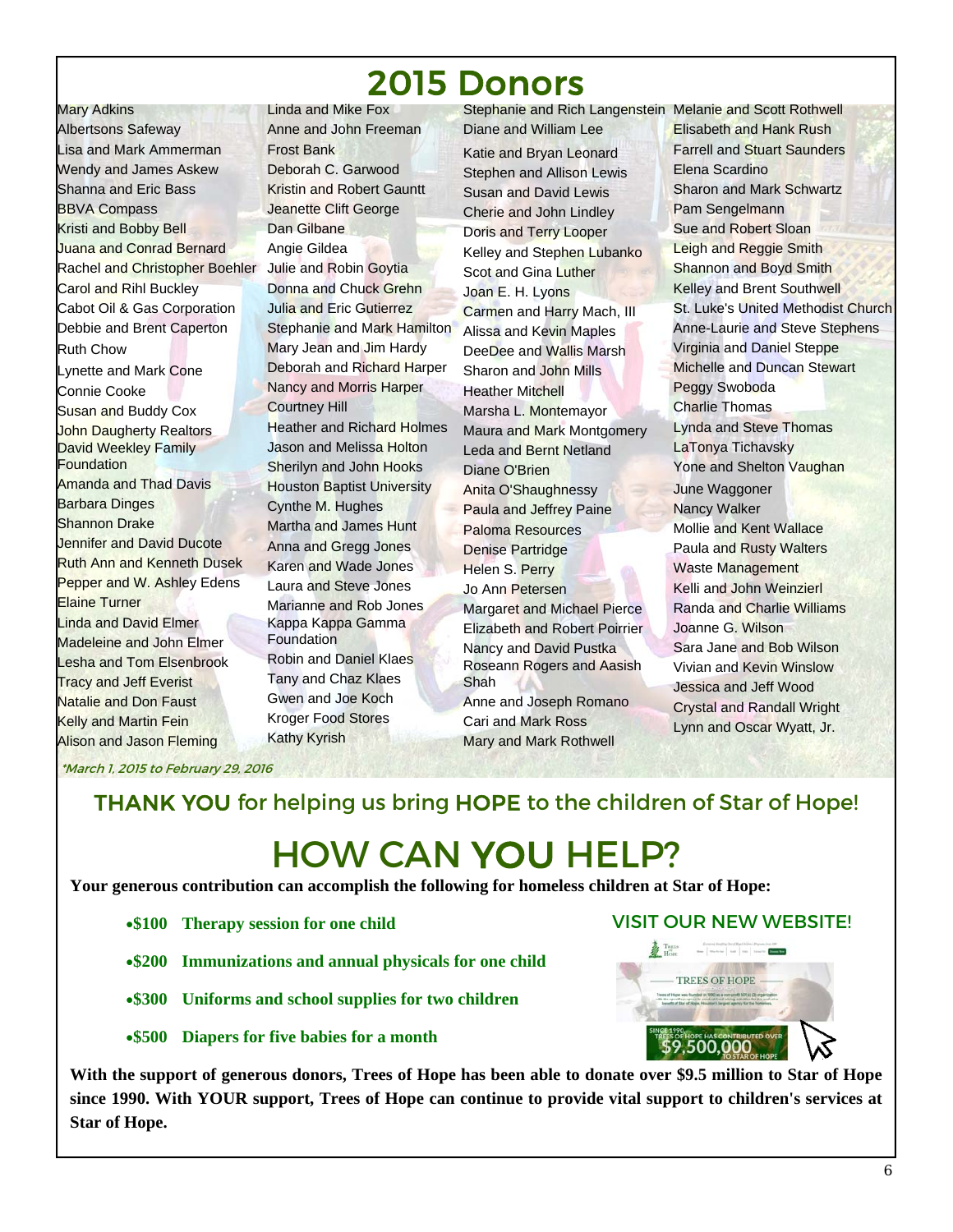# Looking Ahead

We hope that you continue to support Trees of Hope as we embark on 2016, a year of transformation and growth. We will focus on three key points:

- Increasing Revenue
- Lowering Expenses
- Increasing Outreach

#### Increase Revenue



It is our hope that we can continue to grow our positive impact on the children of Star of Hope, and to do this, we need funds. Trees of Hope has been very successful in individual fundraising. In 2016, we plan to seek out additional revenue sources, particularly those from foundations and corporations.



#### Lower Expenses

In order to maximize our gift to Star of Hope, it is imperative that we manage expenses. In 2016, we plan to trim expenditures by over 20%.

#### Increase Outreach

An organization like Trees of Hope is nothing without its supporters and partners! In 2016 we will increase outreach and communication not only to our members, but also to our community partners, and exclusive beneficiary, Star of Hope.

For more information, please visit www.treesofhopehouston.org.